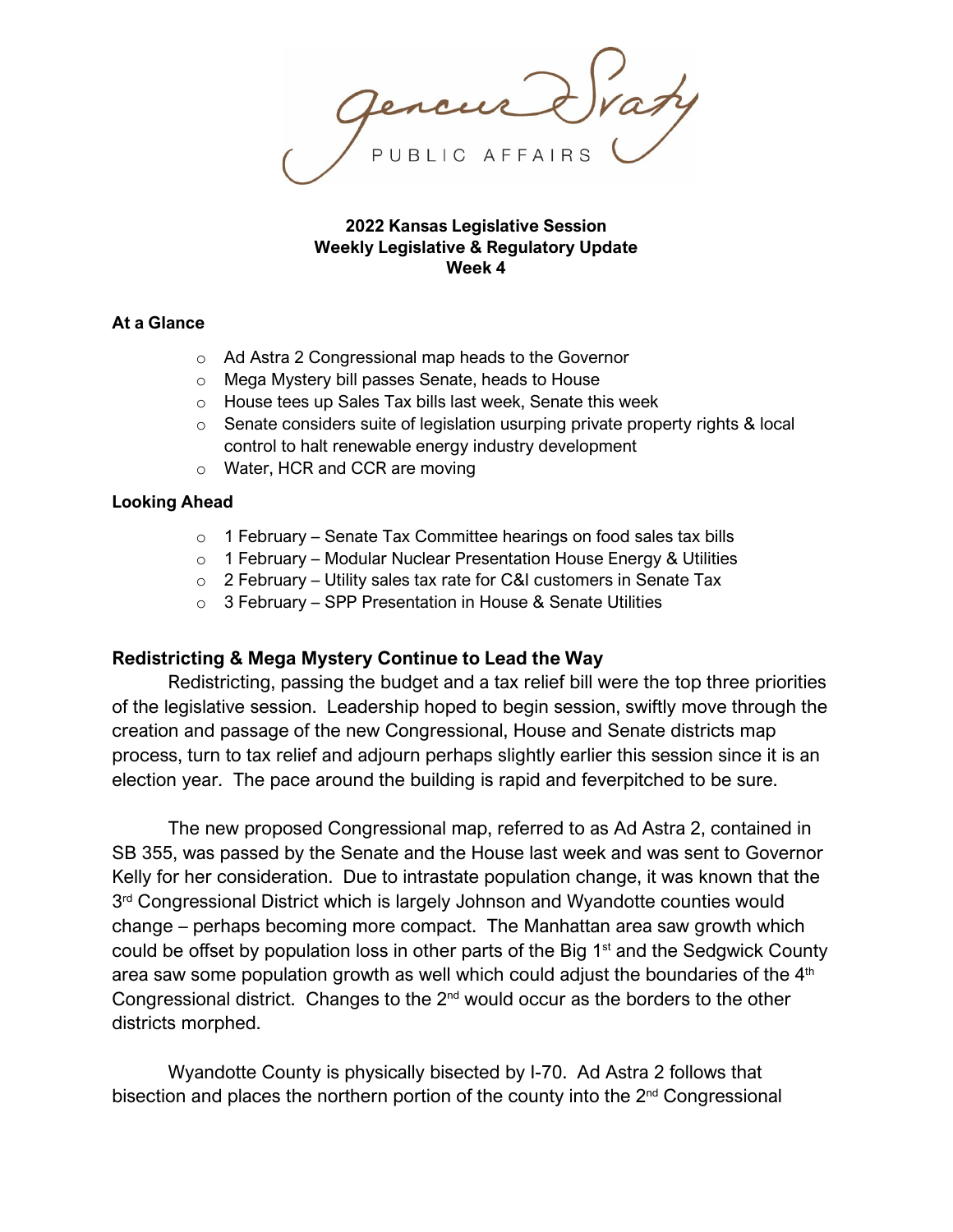District while leaving the southern portion of Wyandotte into the  $3<sup>rd</sup>$  Congressional District which would still include Johnson County, but would shift further south and pick up Miami, Franklin and Anderson counties. Wyandotte is the smallest in size of the 105 counties so carving it up was an interesting decision. An alternative could have been to leave Wyandotte County intact with the majority of Johnson County as the 3rd Congressional District and shift the southern end of Johnson into the 2nd District. Keeping the core of the Metro together was the request of more than 500 public comments during the redistricting hearings.

Ad Astra 2 passed on a largely party line vote in both the House (79-37) and Senate (26-9) but was short of the two-thirds vote (84 and 27) needed to create a vetoproof majority. There were however 9 lawmakers that did not vote in the House and 5 that did not vote in the Senate. For a variety of reasons, it is likely that lawsuits will be filed contesting the Congressional maps – largely because of the way Wyandotte and Johnson counties were split thus not keeping "communities of interest" intact. There are also objections to placing Lawrence in the Big First which would also mean both KU and K-State would be in the same congressional district and politically diluting the political strength of the largest two Regents institutions. It is likely that Governor Kelly vetoes the Ad Astra 2 map which would give way to a veto override effort in order to send the maps to the Kansas Supreme Court for review.

A decade ago, in the 2012 redistricting process, the Kansas Supreme Court never received maps for consideration as the Kansas Legislature and Governor failed to reach agreement on potential new Congressional, House and Senate maps. A lawsuit was filed in federal court and a three-judge panel of the federal district court was tasked with creating the three new maps. Probably because of the unique 2012 process, the Kansas Officer of the Revisor of Statutes in a March 10, 2021 memo outlined the process for affirming the redistricting maps as found in the Kansas Constitution:

- o Reapportionment bills are required to be effective upon publication in the Kansas Register.
- o Within 15 days of publication, the Kansas Attorney General petitions the Kansas Supreme Court to determine the validity of the maps.
- o The Kansas Supreme Court must render a decision within thirty days.
- $\circ$  If the plan is held invalid, the Legislature must enact a valid plan within 15 days subject again to petition by the Kansas Supreme Court and Court review.

Senate and House district maps are still in the process of being drawn. So, there is a lot of action and debate still to come.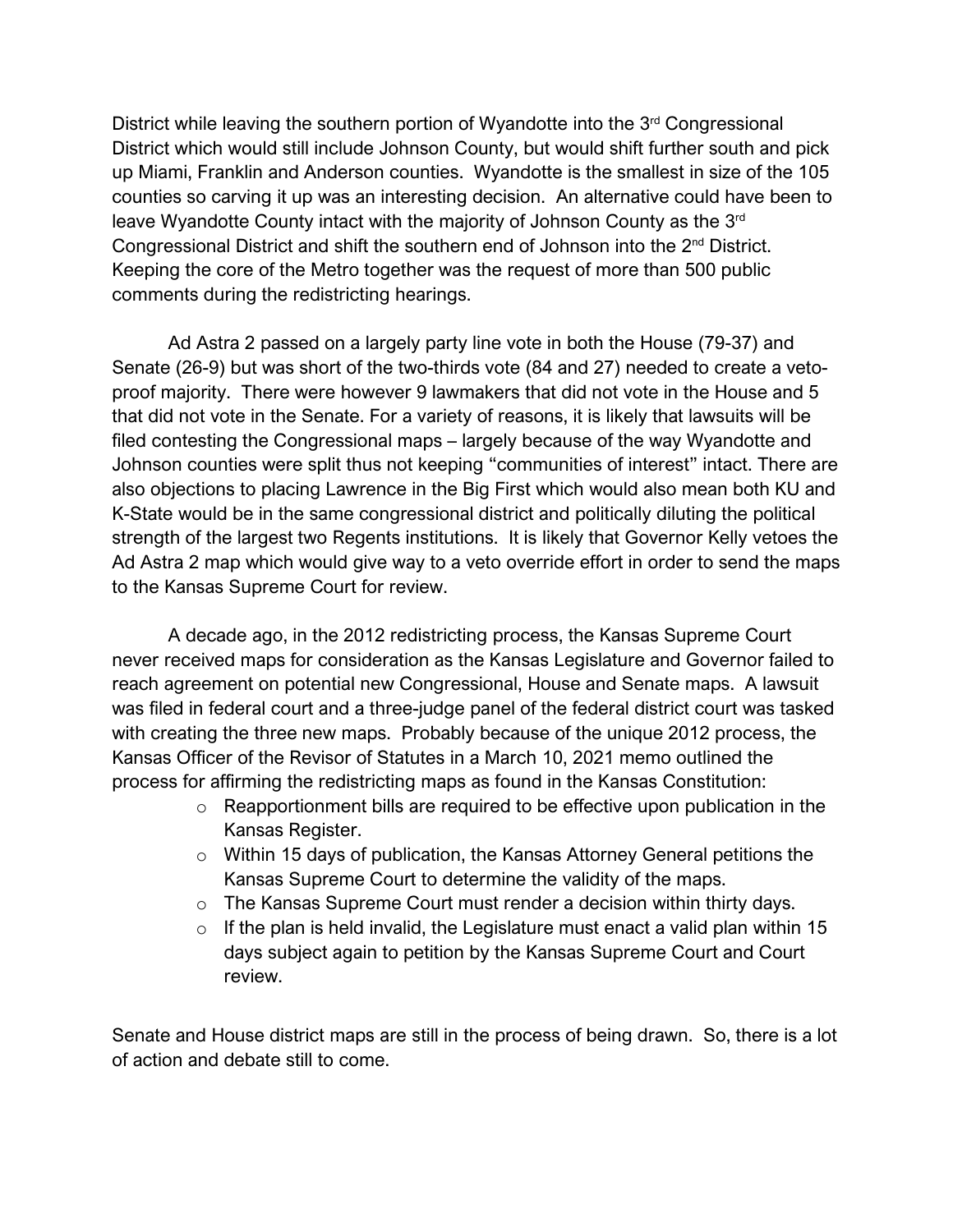To the spending side of the ledger, the House Tax Committee took up two bills last week that would take the state sale tax to 0%. The two bills come with different fiscal notes. The first bill HB 2484 (which tracks with SB 339) defines food ingredients to include prepared food, food sold in dining establishments, candy, soft drinks, items sold in vending machines to name a few, comes with a higher fiscal note of \$655 million by 2024. HB 2487, the Governor's bill and companion to SB 342, more narrowly defines food ingredients by not including prepared food, candy, soda and the like, but does allow food sold at a farmer's market to be exempt from state sales tax. The projected fiscal note of HB 2487/SB 342 is closer to \$500 million by 2024.

With a statewide election looming, the Governor and the leading Republican candidate for Governor, Attorney General Derek Schmidt, have touted eliminating the state sales tax on food. Kansas' state sales tax rate is 6.5% and when coupled with local/county tax rates on food bring the effective tax rate on food to nearly 10% in some communities which is one of, if not, the highest in the nation. Governor Kelly, in her State of the State speech asked the Legislature to send her a clean bill - only 13 words to be sent to her desk by Kansas Day (which was Saturday, January 29<sup>th</sup>), that would eliminate the state sales tax on food. While that didn't happen, bills are being deliberated. The Senate Assessment & Taxation Committee is slated to hold hearings on SB 339 and SB 342 on Tuesday, February 1st.

There are groups however that would like to see more broad sales tax relief rather than just for food. SB 328 would lower the state sales tax rate across the board to 4.75%.

In addition, SB 359, which is scheduled for a hearing in Senate Assessment & Taxation Committee on Wednesday, February  $2<sup>nd</sup>$ , would adjust the state sales tax rate on utility services for commercial/industrial customers to 0% while continuing to allow local governments to adjust their rate accordingly. Currently state law sets the state sales tax on residential utility service (electric, gas and water) at 0%.

The State is sitting on a nice financial cushion so there is a desire to provide financial relief to Kansans. The challenge is getting the financial balance right. The above-described bills all carry sizable fiscal notes that are annual losses of revenue to the State. It is not likely that the State could sustain the loss in revenue associated with some or a combination of bills. The House Tax Committee will likely take the lead on the sales tax bills.

Two other topics last week took up a lot of bandwidth in the Senate. The first was SB 347 which would provide a suite of tax incentives to keep Kansas in contention for a potential \$4B manufacturing facility on the eastern side of the State. The Senate passed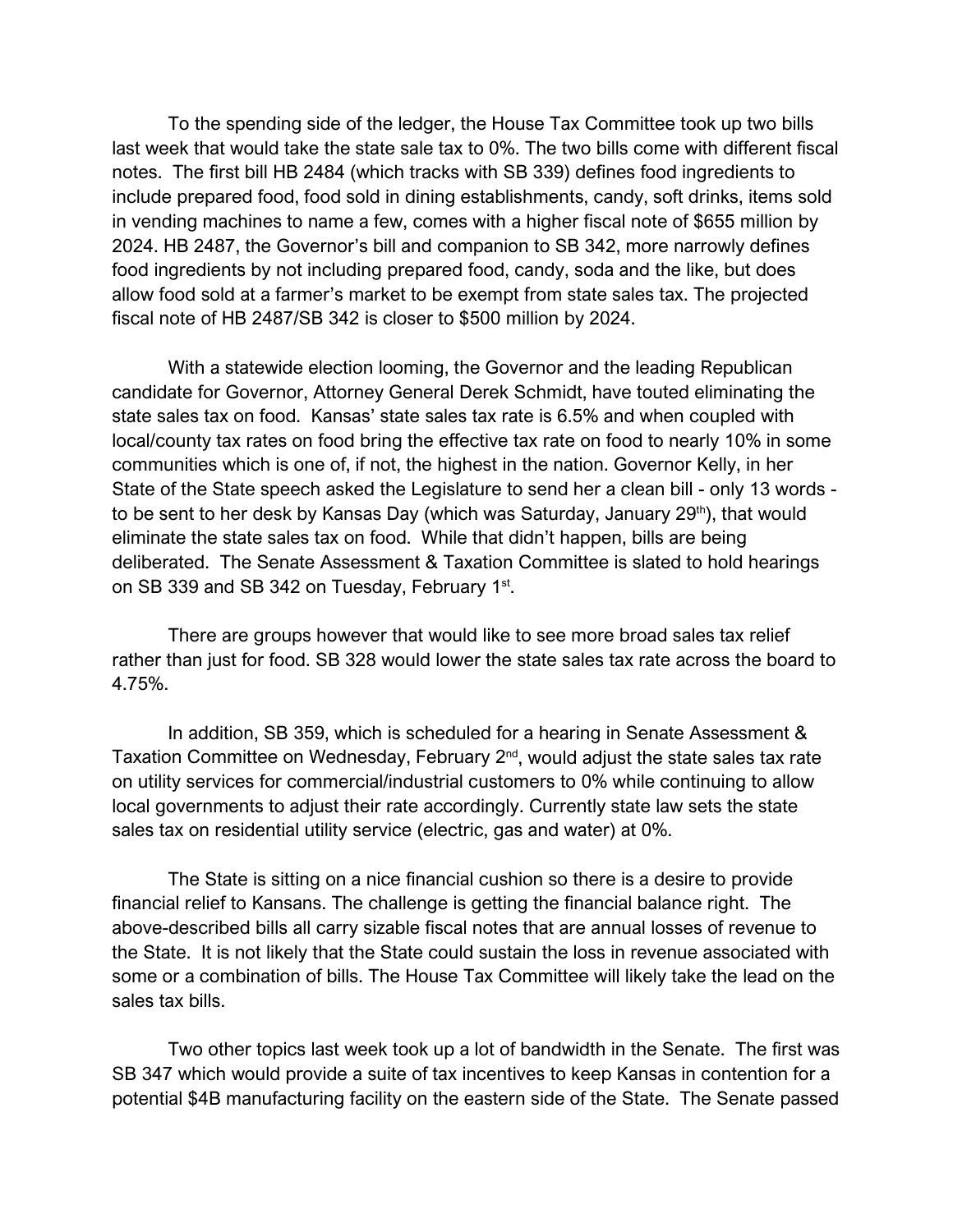the bill 32-7 despite some objections from lawmakers about the lack of public information about the potential company or industry seeking the incentives. Lawmakers could learn the details if they were willing to sign a non-disclosure agreement. Kansas is one of two states that remains in final contention. There is a mid-February selection timeframe with an early March announcement so lawmakers are fast-tracking deliberation of the \$1 billion incentive package. The House Commerce Committee is taking the bill up today, Monday, January 31<sup>st</sup> and could work the measure quickly.

The other issue that received a great deal of attention in the Senate last week was hearings on three bills that would effectively halt all renewable energy investment in Kansas. Senator Mike Thompson (R-Shawnee) is the Chair of the Senate Utilities Committee. He has introduced six separate bills with a couple more likely to come that would have a dramatic impact on private property rights, local zoning laws, upend a century of established property right case-law, circumvent local control, and undo parity in state energy tax law. Hearings were held on three of the bills last week – SB 325 was heard in Senate Local Government Committee, SB 323 was heard in Senate Utilities on Wednesday and SB 324 was heard in Senate Utilities on Thursday. We will see what the next steps will be. Senator Thompson introduced a mega bill, SB 279, during the 2021 session which stalled in his committee due to the weight of the bill.

The House Energy & Utilities Committee held a hearing last Thursday on HCR 5023 which supports ongoing federal and state investigations into price gouging during the February 2021 Winter Storm Uri event. There was one conferee, the Citizens Utility Ratepayer Board, which supported the measure. CURB was complimentary to the actions taken by the electric and gas utilities during those critical days to keep the lights on and the heat flowing. The Committee is expected to pass the resolution this week.

### **House Concurrent Resolution No. 5023** By Committee on Energy, Utilities and Telecommunications  $1-19$

 $rac{1}{2}$ 

 $\,$  A CONCURRENT RESOLUTION denouncing price gouging and marked manipulation in the natural gass marked<br>pace in constraints investigations into the catractionary price increases of wholes<br>ale natural gas during the extra

3 investigations into the extractionary prior interacts of whole<br>sale and matural gas during the extreme cold weather event of February 2021.<br>
6 WHEREAS, The State of Kansas was gripped by an historic stretch of<br>
7 celo t

 $\overline{2}$ 

1 WHEREAS, Should any such state or federal investigations lead to corrective action or settlement, the state and federal entities that oversee than a state of public utility services, including, but not limited to, the S

and

and  $Be$  it further resolved: That the Kansas Legislature encourages efforts to protect the interests of a fifceted Kansas utility rate<br>payers should any towistigation lead to corrective action or settlement; and<br> $Be$  it fu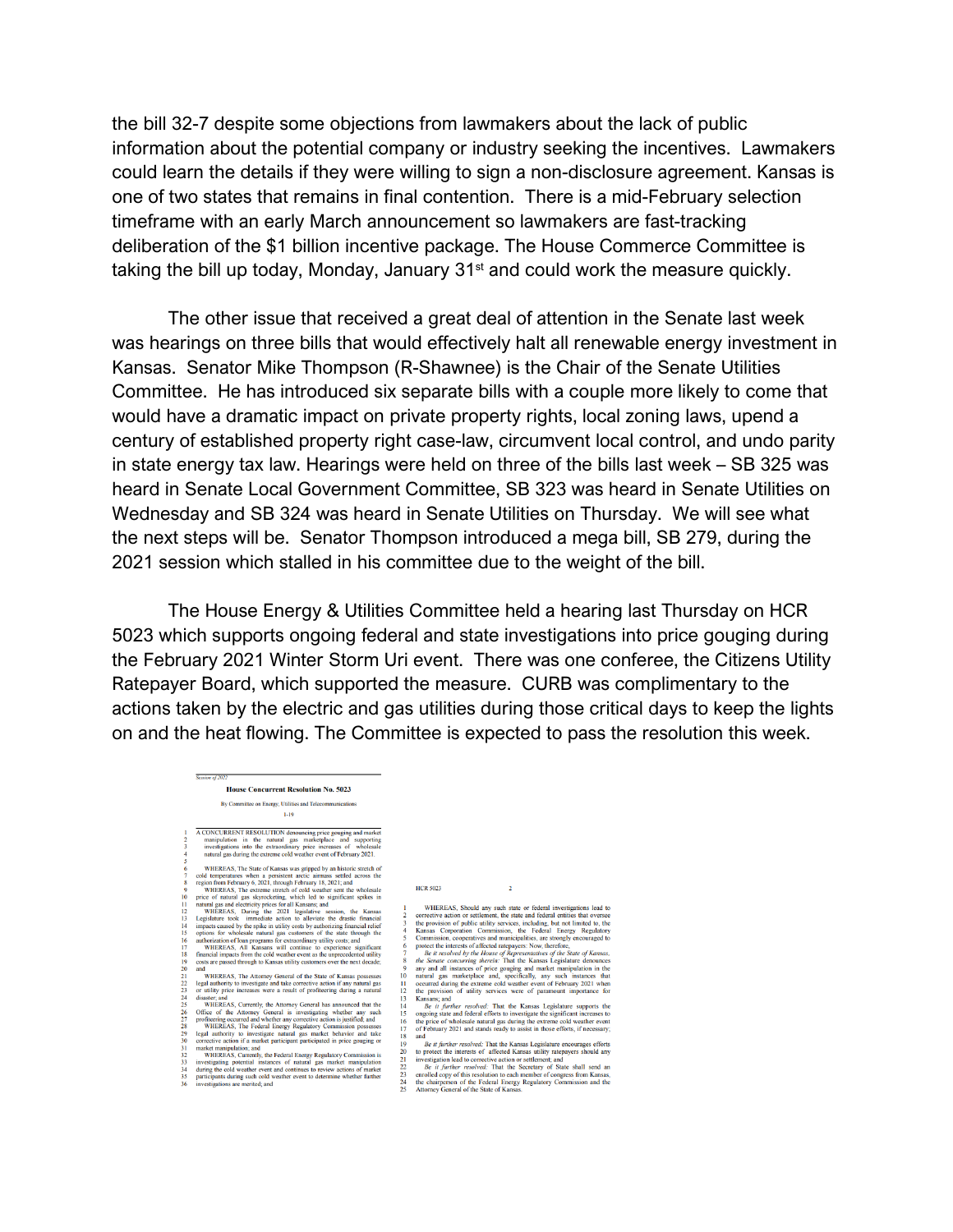Based on the calendars for the week, it appears week four will look more like a normal session week with briefings continued for many of the committees while the budget writing committees really get geared up. Perhaps the most interesting item, is that the House Water Committee is only slated to meet on Monday, January 31st. The rest of the week is on "Call of the Chair". Since the Water Committee's first meeting last year, the committee has worked diligently not taking a day off of informational briefings or consideration of a bill. We are expecting a 400-plus page bill that would fundamentally change water law, administration and organization in Kansas. So it is likely the week's schedule will change soon when the bill is officially put in the public domain. There are however significant legislative deadlines looming, but very heavy issues included in the water bill that will require significant deliberation by lawmakers and stakeholder groups.

Lastly, SB 417, related to the Coal Combustion Residual rule, was introduced. The bill is being requested by Evergy, Sunflower and Kansas City Board of Public Utilities to allow KDH&E to increase the fees on the above three utilities to maintain the state-run CCR program in lieu of a federal/EPA created and run program.

Also, we can't forget the two-days of hearings where people showed up in white coats as if they were doctors, to testify on legislation allowing for off-label drugs to be used with liability removed to treat COVID-19 patients. However on Thursday, legislation was introduced to allow for full-practice authority for APRNs in Kansas. This would codify and slightly expand the authority granted during the COVID pandemic to APRNs and allow them to practice to the fullest extent of their training.

As always, please call/email or text anytime with questions! We are here to help!

# **Contact Information**

Kimberly Gencur Svaty - 913.486.4446 | [kimberly@gencursvaty.com](mailto:kimberly@gencursvaty.com) Joshua Svaty - 785.472.7794 | [joshua@joshuasvaty.com](mailto:joshua@joshuasvaty.com) @joshuasvaty